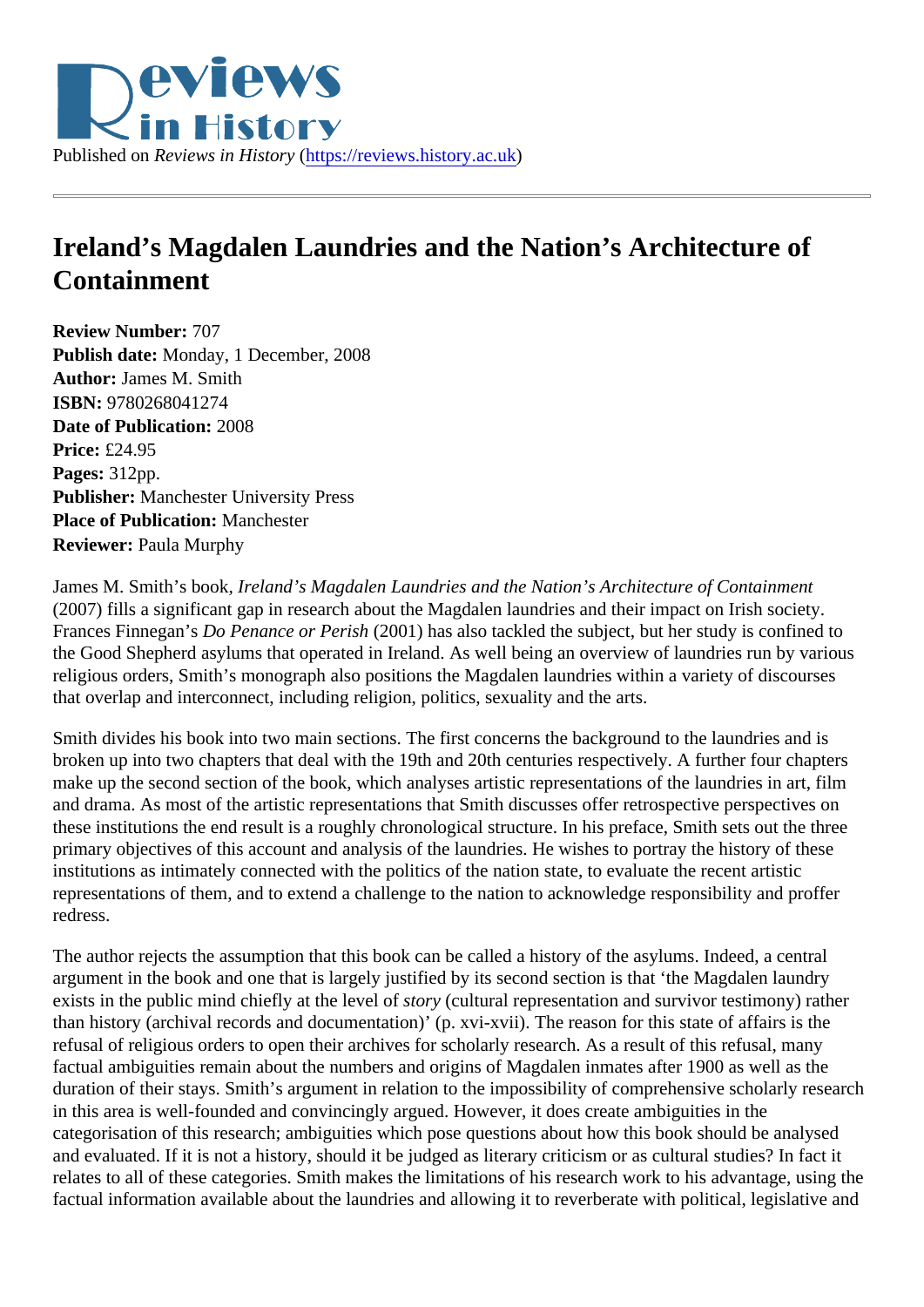social history over two centuries, showing that the laundries were situated at the nexus of a variety of social structures in Ireland, and validating his multi-disciplinary perspective. It emerges from Smith's study that not only do these structures shed light on the laundries, but that an understanding of the laundries also provides insights into Irish society and the creation of its identity. Such cross-pollination is the hallmark of innovative multi-disciplinary research.

The introduction consists of a discussion of the Carrigan Report (1931). This report was compiled by the Committee on the Criminal Law Amendment Acts and Juvenile Prostitution, which played a significant role in the creation of the Criminal Law Amendment Act (1935). The committee reported a general fall in morality that was linked to an increase in the number of children born out of wedlock and uncovered evidence of sexual crimes committed against women and children (p. 6). The report formed an unsavoury picture that contradicted the prevailing image of the fledgling Irish State, which meant that the report's findings were regarded as unsuitable for public dissemination. However, the state did take legislative action on the basis of this report. The Criminal Law Amendment Bill placed a total ban on contraception, replacing the previous legislation that allowed for 'exceptional circumstances' (p. 9). The separate Dance Halls Bill was also published as a bastion against one of the perceived sites of vice and immorality. Smith argues that 'the Carrigan Report's political reception – first the suppression of the report, then the legislative response – established a precedent for church-state management of sociosexual controversies, proscribing visible manifestations of "sexual immorality" while failing to address, or choosing to ignore, the social realities attending them' (p. 4). Smith is correct to give particular attention to this committee and the bills and acts that it influenced. Although the reaction to and effects of the Carrigan committee's work deserves particular focus, placing it before the chapter on the 19th century creates a rupture in the chronology of the book that might have been avoided had it been placed within the second chapter on the 20th century. More specific information on the Dance Halls Act and how it changed the extant circumstances of dance halls around the country would add another useful dimension to Smith's overview of Irish society at this time.

The first Magdalen asylum opened in 1767 on Leeson Street in Dublin. The institutions took their name from the biblical Mary Magdalen, for the example of atonement and spiritual renewal she showed. Initially at least, they were run by lay-women. Smith notes, as others have, that such institutions were not exclusively Catholic. However, the Catholic institutions are notable for their longevity, the final laundry closing only in the 1990s. The author aligns the increasing involvement of religious orders in such asylums from the 1840s onwards with a rise in their participation in various institutions including orphanages and homes from the elderly and mentally ill. His meticulous research and his consultation of a wide variety of source material unearths a number of interesting facts. Before 1900, approximately 40% of inmates volunteered to enter these institutions, and many appeared to leave and re-enter with relative ease. By the end of the century, it is suggested that inmates were staying for longer periods. These women appeared to be thought of as falling into one of two groups – 'fallen' women and women who entered as a 'preventative' measure: those who were charged with moral vice and those who were in danger of this. Smith analyses the psychology of the hierarchies within the asylum very well. He observes how institutions further distinguished the inmates by identifying what stage they were at in relation to salvation, and cites documentary evidence for these stages being marked by differences in attire. Thus, he notes 'Reaching death in a state of spiritual grace, rather than securing physical freedom, provides the rational for this structure' (p. 40).

It is in the second chapter on the 20th century that Smith fully develops his argument about Ireland's 'architecture of containment' (p. 46). Smith reveals that the state's reliance on the Church for the provision of institutionalised care led to a two-tiered system being put in place. Expectant mothers who were not married often entered into mother and baby homes. On giving birth, the mother might be sent to a Magdalen asylum and the baby to an industrial school. Quoting from an interview with the Sisters of Mercy in the Galway Magdalen asylum in the 1950s, Smith draws attention to the alarming phenomenon of young women being transferred from an industrial school to a Magdalen asylum, as a 'preventative' measure against impurity. Such transferrals are justified by the Sister in question because the young women are regarded as 'backward' and needing 'special care' (p. 44). Scathing of the state's role in these institutions, an 'active agent and willing partner' (p. 51), Smith points out how it ignored its responsibility to citizens by failing to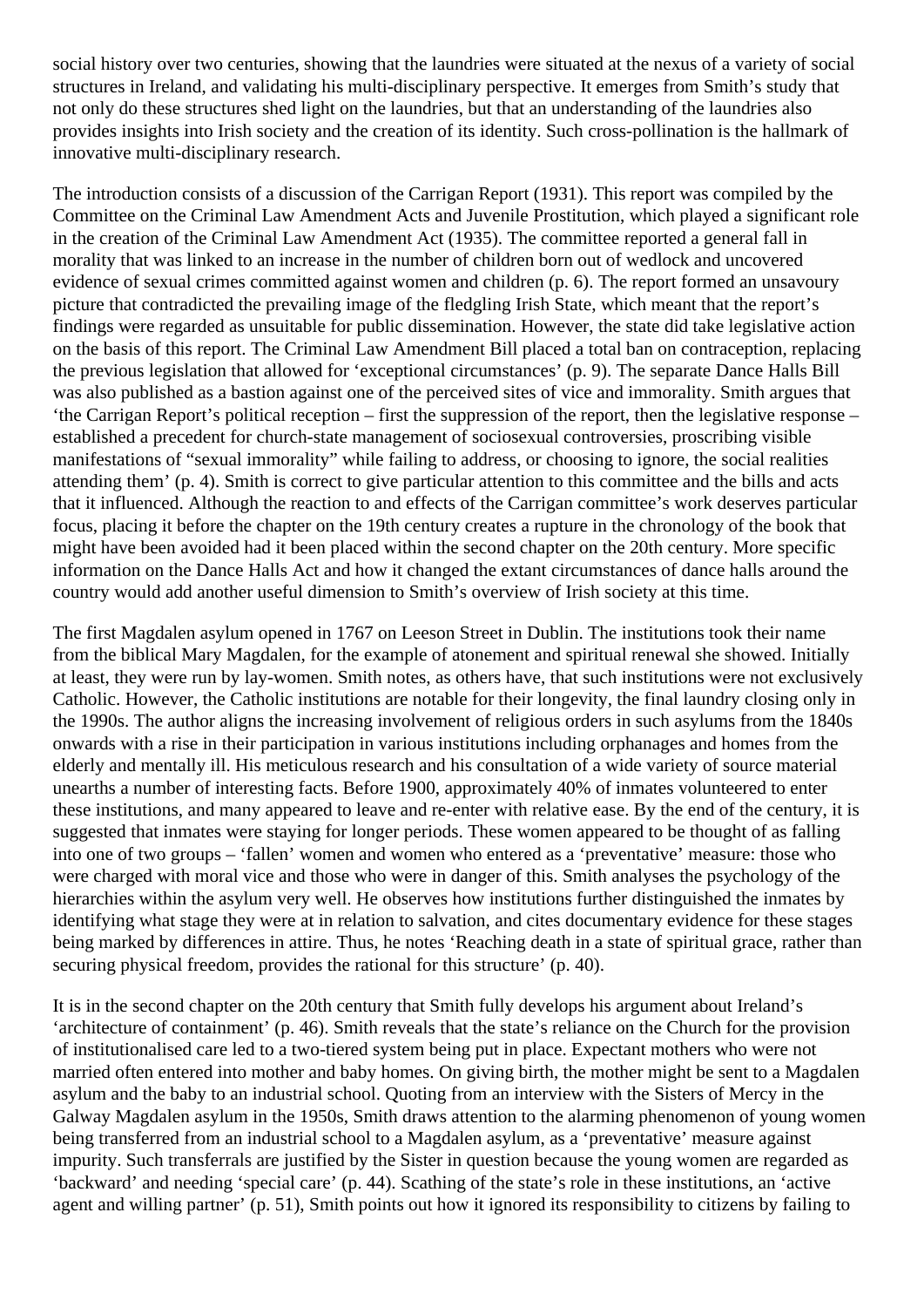intervene legislatively or financially, not even providing capitation grants for the inmates, and continuing to regard the asylums as private, charitable institutions in which it had no role to play. Moreover, the state ceased contributing to the upkeep of industrial school pupils at 16 and to transfer them beyond such schools to another institution was an illegal practice, of which, Smith asserts, the Department of Education was always aware (p. 73).

The same chapter recounts shocking stories about mothers who committed infanticide during this period, and the outrageous response of the medical and legal systems, which is characterized by the same sexism and suppression as is the running of the laundries. Young women who were remanded in custody were another group who found themselves subjected to Magdalen asylums. Rather than send such women to prison, The Criminal Justice Act allowed them to be sent to an asylum. Once again, Smith points out the sexist double standard at play. It had been suggested that young men on remand should be sent to St. Patrick's institution beside Mountjoy prison, a suggestion that was rejected because it would have been impossible to separate them from convicted prisoners. Although this was also the case in St. Mary's Magdalen asylum, no such objection was raised (p. 67). This asylum on Sean MacDermot Street became a remand home for young women, with allusions to its previous existence as a Magdalen laundry tellingly absent from official records.

Drawing on Richard Kearney, Mary Robinson and Paul Riceour, Smith defines the 1990s as a period in which a 'new national narrative' is created, which 'reinscribes those victimized by Ireland's official story' (p. 89). In the second section of the book, Smith goes on to assess the various art forms that contributed to this new narrative in detail. He begins with Patricia Burke Brogan's play *Eclipsed* (1992), which is based on the author's personal experience in the 1960s and deals also, to a lesser extent, with her later play *Stained Glass at Samhain* (2002). Smith regards Burke's play as the template for other Magdalen narratives, establishing tropes common in other representations (p. 92) although these tropes are not explicitly identified. *Eclipsed* stages its central dramatic conflict between two nuns: Mother Victoria and Sister Virginia. Victoria upholds the patriarchal order and observes a strict hierarchical authority, preaching a doctrine of 'blind obedience' (p. 100). Virginia, on the other hand, feels sorry for the inmates, questions the goodness of her work, and vainly agitates for better conditions for the inmates. The character Rosa leads the audience on their journey into the asylum, as an adoptee in search of information about her biological parents, while Nellie-Nora represents those who became institutionalised and detached from the outside world. According to Smith, identifying with Rosa's modern perspective means that the audience must 'acknowledge their complicity in effecting and then effacing this aspect of the nation's history' (p. 96). In Smith's view, the four documentaries that have dealt with Magdalen laundries also demand that their audiences acknowledge and redress the injustices of the past. *Sex in a Cold Climate* (1994), the Channel 4 production, will be familiar to many Irish readers. Smith also sheds light on a further three documentaries: *Washing Away the Stain* (1993), *Les Blanchisseuses de Magdalen* (1998) and the *60 Minutes* programme 'The Magdalen Laundries' (1999). Admitting bafflement as to why Irish television neither made nor aired any of these documentaries, despite dealing with other Church-state scandals in documentary mode, such as industrial schools, Smith provides an enlightening analysis of how these four documentaries are structured, produced and presented, and the interpretive affects of these decisions.

In common with Peter Mullan's film *The Magdalene Sisters*, Smith criticizes the media's response to these documentaries which 'ignore[s] the larger social structures that simultaneously victimized many of Ireland's female religious' (p. 132). Smith's assessment of Mullan's film situates it in relation to the available historical evidence about the Magdalen laundries and also the contemporary context of its reception. This context was framed by the clerical sexual abuse scandals in Europe and America. In Ireland, a year after the film premiered, it was revealed that in 1993, the Sisters of Our Lady of Charity, who ran the High Park Magdalen Asylum, received a licence to exhume bodies of inmates that had been anonymously buried. 133 remains were licensed: 155 remains were exhumed, cremated and reburied. Smith's analysis of *The Magdalene Sisters* assesses the manner in which Mullan draws on history by using several cultural artefacts in the film, such as archival footage and a photograph, and goes on to analyse its uneasy relationship to fact and fiction concluding that 'his film reveals how both communities of women – the sinners and the saintly –